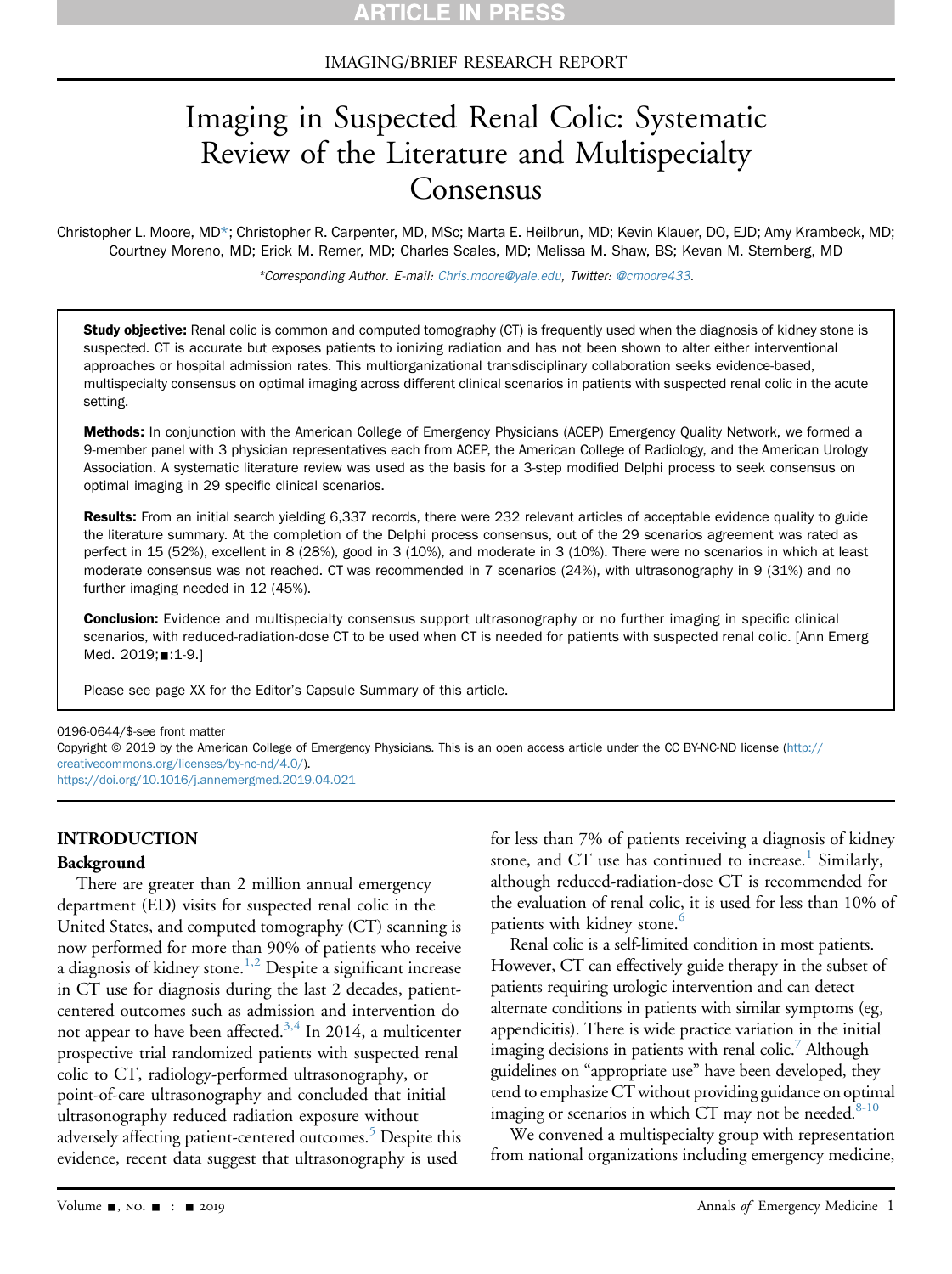#### Editor's Capsule Summary

What is already known on this topic Computed tomography (CT) scanning is commonly used for patients with suspected renal colic, and ultrasonography may be underused.

### What question this study addressed

This literature review and multispecialty expert panel sought to reach consensus on imaging strategies in different clinical scenarios and to specify when CT was not necessary in the emergency department (ED).

#### What this study adds to our knowledge

Urologists, radiologists, and emergency physicians agreed that in many scenarios, CT is not necessary.

### How this is relevant to clinical practice

CT is not necessary in the ED evaluation of many patients with suspected renal colic, and the decision should be influenced by factors including age, clinical suspicion, history of kidney stone, pregnancy, and relief of pain.

urology, and radiology to perform a systematic literature review and seek consensus on imaging approaches in specific clinical scenarios in which renal colic was suspected, with an emphasis on situations in which CT may not be required.

### MATERIALS AND METHODS

This initiative was formed under the Emergency Quality Network [\(https://www.acep.org/equal/\)](https://www.acep.org/equal/), a Centers for Medicare & Medicaid Services–funded Support and Alignment Network, which is part of a Transforming Clinical Practice Initiative and administered through the American College of Emergency Physicians (ACEP). A 9-member panel was sought, with representation from 3 specialty societies: ACEP (through the Emergency Quality Network) (C.L.M., C.R.C., and K.K.), the American College of Radiology (M.H., C.M., and E.M.R.), and the American Urological Association (A.K., C.S., and K.S.). All panel members were board-certified practicing academic physicians and were nominated according to previous work on specialtyspecific guidelines. The project was led by C.L.M.

Consensus definitions are included in Appendix E1, available online at [http://www.annemergmed.com.](http://www.annemergmed.com) The clinical question was, "For patients presenting to the ED with pain suspected to be uncomplicated renal colic, what

A systematic literature review was performed that followed the Preferred Reporting Items for Systematic Reviews and Meta-analyses guidelines. National Library of Medicine PubMed and EMBASE databases were queried for English-language articles published between January 1995 and May 2018, using a search strategy including Medical Subject Headings, as well as key words (Appendix E2, available online at <http://www.annemergmed.com>). Relevant articles were rated for quality of evidence with a hybrid tool that combined the Quality Assessment of Diagnostic Accuracy Studies–2 instrument with the ACEP Clinical Policy Committee criteria for diagnostic questions to rate evidence as I, II, III, or  $X$  (Appendix E3, available online at [http://www.annemergmed.com\)](http://www.annemergmed.com). Some articles not amenable to rating by this tool were included after review, rated "n/a" (not applicable).

After reviewing and summarizing the literature for imaging modalities, we delineated specific clinical scenarios to illustrate decisionmaking with respect to initial imaging. We composed 29 brief clinical vignettes representing a balance of possible permutations (age, sex, pregnancy status, likelihood of stone disease, and likelihood of acute alternative diagnosis) ([Table 1\)](#page-2-0). Consensus was sought with a modified Delphi process that included 3 rounds of anonymous voting, with 2 group discussions between rounds. All 9 members of the group answered the vignettes in a blinded fashion.

For each clinical scenario, the physician was asked to select the "optimal diagnostic imaging strategy," using a priori definitions (Appendix E1, available online at [http://](mailto:http://www.annemergmed.com) [www.annemergmed.com](mailto:http://www.annemergmed.com)). Imaging options included no (further) imaging, point-of-care ultrasonography, radiology-performed ultrasonography, reduced-radiationdose CT, standard CT (noncontrast), and CT with intravenous contrast. For purposes of defining consensus, imaging modalities were separated into 3 groups (no further imaging, ultrasonography, and CT), although subtypes within imaging modalities are reported. A priori, consensus was defined as perfect (9/9), excellent (8/9), good (6 to 7/9), moderate (5/9), and not reached ( $\lt$ 5/9).

#### **RESULTS**

Of 6,337 articles screened, 232 were deemed relevant, with acceptable methodology ([Figure](#page-5-0); Appendix E4, available online at [http://www.annemergmed.com\)](http://www.annemergmed.com). Of key articles provided by authors blinded to the search results, 100% (95% confidence interval 93% to 100%) were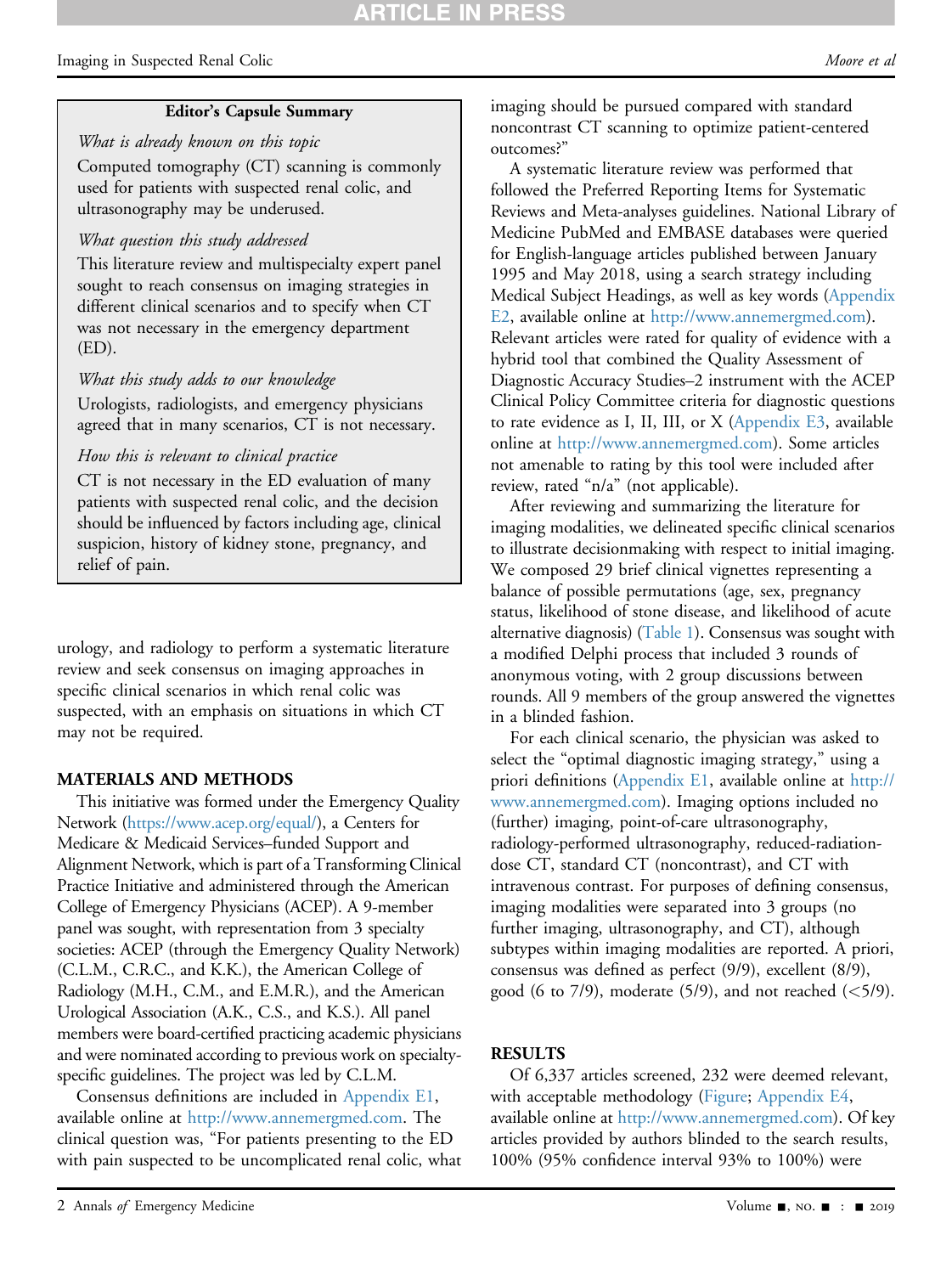<span id="page-2-0"></span>

|  |  |  |  | Table 1. Clinical vignettes with level of agreement and imaging modality (after third round of voting). |
|--|--|--|--|---------------------------------------------------------------------------------------------------------|
|--|--|--|--|---------------------------------------------------------------------------------------------------------|

| Question No.   | <b>Vignettes</b>                                                                                                                                                                                                                                                                                                                                                                                                      | <b>Agreement</b> | <b>Answers</b>                                      |
|----------------|-----------------------------------------------------------------------------------------------------------------------------------------------------------------------------------------------------------------------------------------------------------------------------------------------------------------------------------------------------------------------------------------------------------------------|------------------|-----------------------------------------------------|
| $\mathbf{1}$   | A 35-y-old man with 2 previous kidney stones that passed spontaneously presents<br>with an acute onset of flank pain during the last 3 h. He reports nausea with<br>vomiting and has hematuria on urine dip. He has no abdominal tenderness. His<br>pain is relieved after intravenous analgesics.                                                                                                                    | Moderate         | 5 POCUS, 4 no<br>imaging                            |
| $\overline{2}$ | A 55-y-old man with 2 previous kidney stones that passed spontaneously presents<br>with an acute onset of flank pain during the last 3 h. He reports nausea with<br>vomiting and has hematuria on urine dip. He has no abdominal tenderness. His<br>pain is relieved after intravenous analgesics.                                                                                                                    | Moderate         | 5 no imaging, 4<br><b>POCUS</b>                     |
| 3              | A 75-y-old man with 2 previous kidney stones that passed spontaneously presents<br>with an acute onset of flank pain during the last 3 h. He reports nausea with<br>vomiting and has hematuria on urine dip. He has no abdominal tenderness. His<br>pain is relieved after intravenous analgesics.                                                                                                                    | Good             | 7 RDCT, 2<br>ultrasonography<br>$(1$ POCUS, 1 RPUS) |
| 4              | A 35-y-old man with no history of kidney stones presents with an acute onset of<br>flank pain during the last 3 h. He reports nausea with vomiting and has<br>hematuria on urine dip. He has no abdominal tenderness. His pain is relieved<br>after intravenous analgesics.                                                                                                                                           | Perfect          | 9 POCUS                                             |
| 5              | A 55-y-old man with no history of kidney stones presents with an acute onset of<br>flank pain during the last 3 h. He reports nausea with vomiting and has<br>hematuria on urine dip. He has no abdominal tenderness. His pain is relieved<br>after intravenous analgesics.                                                                                                                                           | Excellent        | 8 RDCT, 1 POCUS                                     |
| 6              | A 75-y-old man with no history of kidney stones presents with an acute onset of<br>flank pain during the last 3 h. He reports nausea with vomiting and has<br>hematuria on urine dip. He has no abdominal tenderness. His pain is relieved<br>after intravenous analgesics.                                                                                                                                           | Perfect          | 9 RDCT                                              |
| $\overline{7}$ | A 35-y-old man with 2 previous kidney stones that passed spontaneously presents<br>with an acute onset of flank pain during the last 3 h. He reports nausea with<br>vomiting and has hematuria on urine dip. He has no abdominal tenderness. His<br>pain is relieved after intravenous analgesics. Ultrasonography is performed;<br>there is hydronephrosis on the side with the pain, and a stone is not visualized. | Perfect          | 9 no imaging                                        |
| 8              | A 35-y-old man with 2 previous kidney stones that passed spontaneously presents<br>with an acute onset of flank pain during the last 3 h. He reports nausea with<br>vomiting and has hematuria on urine dip. He has no abdominal tenderness. His<br>pain is relieved after intravenous analgesics. Ultrasonography is performed;<br>there is <b>no</b> hydronephrosis, and a stone is not visualized.                 | Perfect          | 9 no imaging                                        |
| 9              | A 35-y-old man with no history of kidney stones presents with an acute onset of<br>flank pain during the last 3 h. He reports nausea with vomiting and has<br>hematuria on urine dip. He has no abdominal tenderness. His pain is not relieved<br>after intravenous analgesics.                                                                                                                                       | Perfect          | 9 RDCT                                              |
| 10             | A 35-y-old man with no history of kidney stones presents with an acute onset of<br>flank pain during the last 3 h. He reports nausea with vomiting and has<br>hematuria on urine dip. He has no abdominal tenderness. His pain is relieved<br>after intravenous analgesics. Ultrasonography is performed; there is<br>hydronephrosis on the side with the pain, and a stone is not visualized.                        | Excellent        | 8 no imaging, 1 RDCT                                |
| 11             | A 35-y-old man with no history of kidney stones presents with an acute onset of<br>flank pain during the last 3 h. He reports nausea with vomiting and has<br>hematuria on urine dip. He has no abdominal tenderness. His pain is relieved<br>after intravenous analgesics. Ultrasonography is performed; there is no<br>hydronephrosis, and a stone is not visualized.                                               | Excellent        | 8 no imaging, 1 RDCT                                |
| 12             | A 35-y-old woman with no history of kidney stones presents with an acute onset of<br>flank pain during the last 3 h. She reports nausea with vomiting and has<br>hematuria on urine dip. She has no abdominal tenderness. Her pain is relieved<br>after intravenous analgesics.                                                                                                                                       | Excellent        | 8 ultrasonography<br>(6 POCUS, 2 RPUS),<br>1 RDCT   |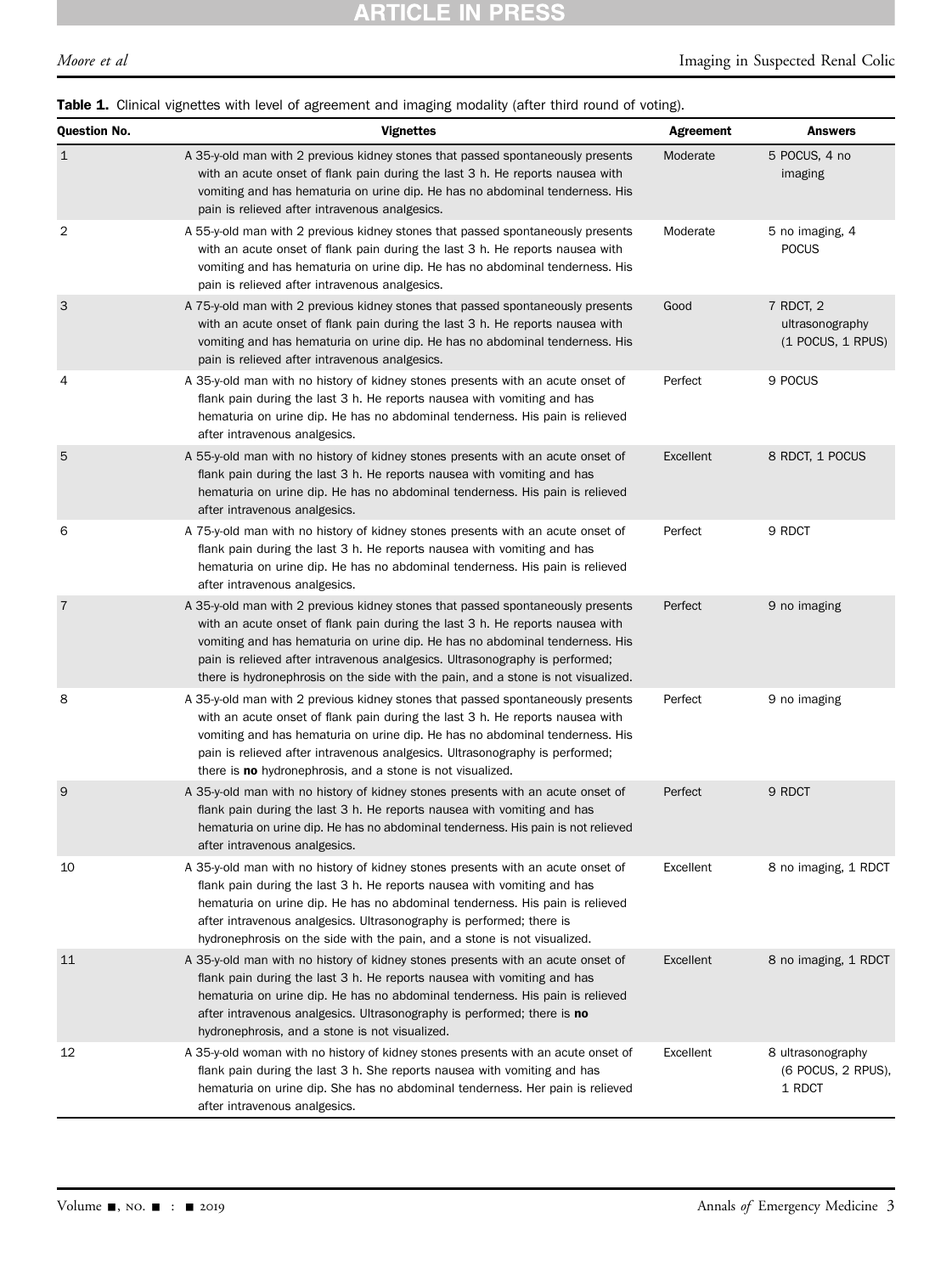# **ARTICLE IN PRESS**

### Imaging in Suspected Renal Colic development of the Moore et al.

#### Table 1. Continued.

| <b>Question No.</b> | <b>Vignettes</b>                                                                                                                                                                                                                                                                                                                                                                                                                       | <b>Agreement</b> | <b>Answers</b>                         |
|---------------------|----------------------------------------------------------------------------------------------------------------------------------------------------------------------------------------------------------------------------------------------------------------------------------------------------------------------------------------------------------------------------------------------------------------------------------------|------------------|----------------------------------------|
| 13                  | A 35-y-old man with 2 previous kidney stones that passed spontaneously presents<br>with left flank pain during the last 2 days. He reports nausea but no vomiting and<br>has hematuria on urine dip. He has some left lower quadrant abdominal<br>tenderness. His pain is relieved after intravenous analgesics.                                                                                                                       | Good             | 7 POCUS, 2 RDCT                        |
| 14                  | A 35-y-old man with 2 previous kidney stones that passed spontaneously presents<br>with left flank pain during the last 2 days. He reports nausea but no vomiting and<br>has hematuria on urine dip. He has some left lower quadrant abdominal<br>tenderness. His pain is relieved after intravenous analgesics. Ultrasonography is<br>performed; there is hydronephrosis on the side with the pain, and a stone is not<br>visualized. | Excellent        | 8 no imaging, 1 RDCT                   |
| 15                  | A 35-y-old man with 2 previous kidney stones that passed spontaneously presents<br>with left flank pain during the last 2 days. He reports nausea but no vomiting and<br>has hematuria on urine dip. He has some left lower quadrant abdominal<br>tenderness. His pain is relieved after intravenous analgesics. Ultrasonography is<br>performed; there is no hydronephrosis, and a stone is not visualized.                           | Moderate         | 5 no imaging, 4 RDCT                   |
| 16                  | A 35-y-old man with no history of kidney stones presents with left flank pain during<br>the last 2 days. He reports nausea but no vomiting and has hematuria on urine<br>dip. He has some left lower quadrant abdominal tenderness. His pain is relieved<br>after intravenous analgesics.                                                                                                                                              | Excellent        | 8 RDCT, 1 POCUS                        |
| 17                  | A 55-y-old man with no history of kidney stones presents with left flank pain during<br>the last 2 days. He reports nausea but no vomiting and has hematuria on urine<br>dip. He has some left lower quadrant abdominal tenderness. His pain is relieved<br>after intravenous analgesics.                                                                                                                                              | Perfect          | 9 CT (7 RDCT, 1 NCCT,<br>1 CT IV CON)  |
| 18                  | A 75-y-old man with no history of kidney stones presents with left flank pain during<br>the last 2 days. He reports nausea but no vomiting and has hematuria on urine<br>dip. He has some left lower quadrant abdominal tenderness. His pain is relieved<br>after intravenous analgesics.                                                                                                                                              | Perfect          | 9 CT (5 NCCT, 4 CT IV<br>CON)          |
| 19                  | A 35-y-old woman who is 10 weeks pregnant with no history of kidney stones<br>presents with an acute onset of right flank pain during the last 3 h. She reports<br>nausea with vomiting and has hematuria on urine dip. She has no abdominal<br>tenderness. Her pain is relieved after intravenous analgesics.                                                                                                                         | Perfect          | 9 ultrasonography<br>(8 RPUS, 1 POCUS) |
| 20                  | A 35-y-old woman who is 10 weeks pregnant with no history of kidney stones<br>presents with an acute onset of right flank pain during the last 3 h. She reports<br>nausea with vomiting and has hematuria on urine dip. She has no abdominal<br>tenderness. Her pain is relieved after intravenous analgesics. Ultrasonography is<br>performed; there is hydronephrosis on the side with the pain, and a stone is not<br>visualized.   | Perfect          | 9 no imaging                           |
| 21                  | A 35-y-old woman who is 10 weeks pregnant with no history of kidney stones<br>presents with an acute onset of right flank pain during the last 3 h. She reports<br>nausea with vomiting and has hematuria on urine dip. She has no abdominal<br>tenderness. Her pain is relieved after intravenous analgesics. Ultrasonography is<br>performed; there is no hydronephrosis, and a stone is not visualized.                             | Excellent        | 8 no imaging, 1 RPUS                   |
| 22                  | A 35-y-old woman who is 30 weeks pregnant with no history of kidney stones<br>presents with an acute onset of right flank pain during the last 3 h. She reports<br>nausea with vomiting and has hematuria on urine dip. She has no abdominal<br>tenderness. Her pain is relieved after intravenous analgesics.                                                                                                                         | Perfect          | 9 ultrasonography<br>(8 RPUS, 1 POCUS) |
| 23                  | A 35-y-old woman who is 30 weeks pregnant with no history of kidney stones<br>presents with an acute onset of right flank pain during the last 3 h. She reports<br>nausea with vomiting and has hematuria on urine dip. She has no abdominal<br>tenderness. Her pain is relieved after intravenous analgesics. Ultrasonography is<br>performed; there is hydronephrosis on the side with the pain, and a stone is not<br>visualized.   | Perfect          | 9 no imaging                           |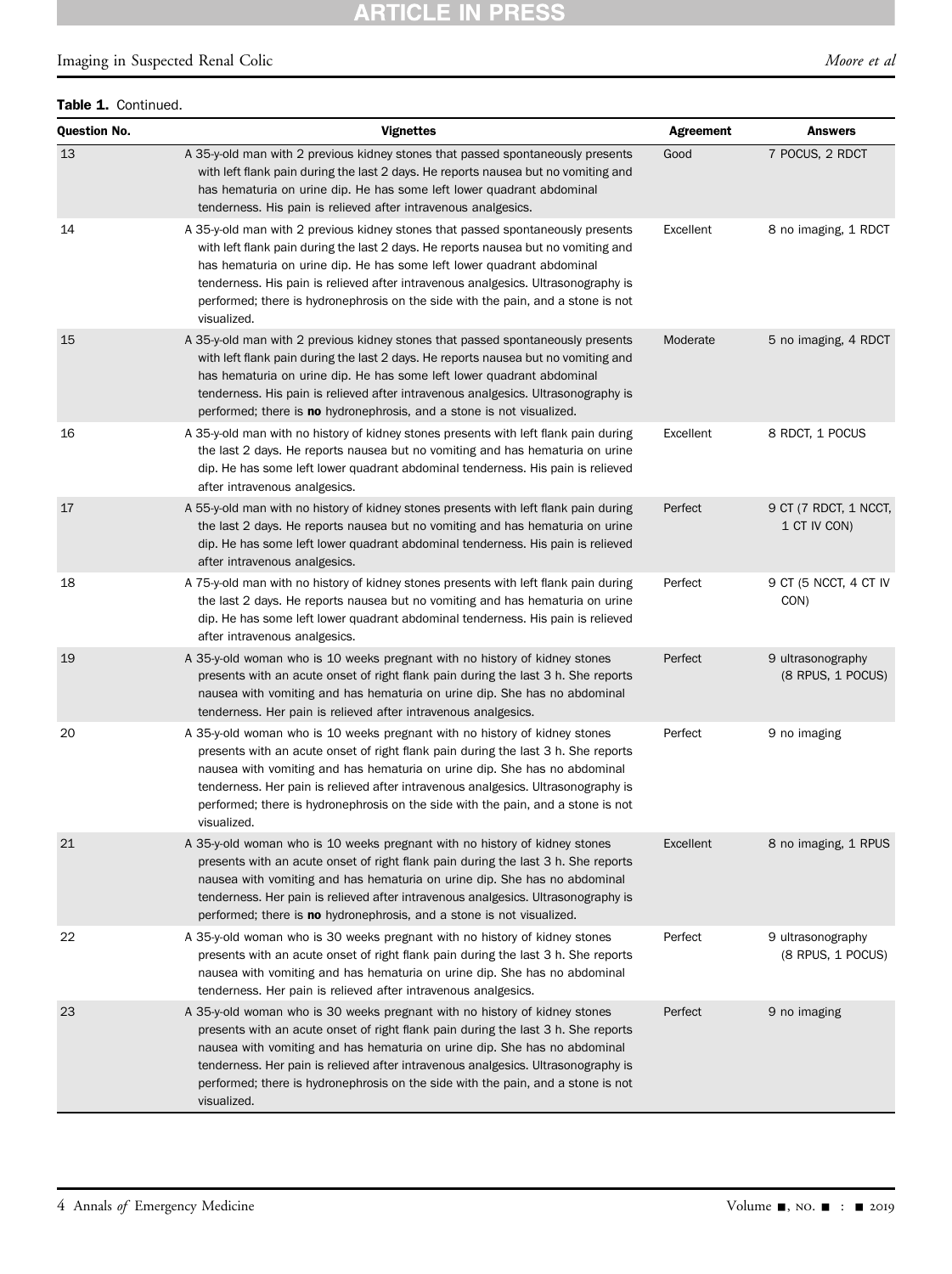# RTICLE IN

#### Table 1. Continued.

| <b>Question No.</b> | <b>Vignettes</b>                                                                                                                                                                                                                                                                                                                                                                               | Agreement | <b>Answers</b>                                    |
|---------------------|------------------------------------------------------------------------------------------------------------------------------------------------------------------------------------------------------------------------------------------------------------------------------------------------------------------------------------------------------------------------------------------------|-----------|---------------------------------------------------|
| 24                  | A 35-y-old man was treated in the ED the previous day with an acute onset of right<br>flank pain, and a CT was performed that showed a 4-mm stone in the proximal<br>right ureter, with some hydronephrosis. He presents today with recurrent, severe<br>right flank pain.                                                                                                                     | Perfect   | 9 no imaging                                      |
| 25                  | A 12-y-old boy with no history of kidney stones presents with an acute onset of flank<br>pain during the last 3 h. He reports nausea with vomiting and has hematuria on<br>urine dip. He has no abdominal tenderness. His pain is relieved after intravenous<br>analgesics.                                                                                                                    | Perfect   | 9 ultrasonography<br>(7 RPUS, 2 POCUS)            |
| 26                  | A 12-y-old boy with no history of kidney stones presents with an acute onset of flank<br>pain during the last 3 h. He reports nausea with vomiting and has hematuria on<br>urine dip. He has no abdominal tenderness. His pain is relieved after intravenous<br>analgesics. Ultrasonography is performed; there is hydronephrosis on the side<br>with the pain, and a stone is not visualized. | Perfect   | 9 no imaging                                      |
| 27                  | A 12-y-old boy with no history of kidney stones presents with an acute onset of flank<br>pain during the last 3 h. He reports nausea with vomiting and has hematuria on<br>urine dip. He has no abdominal tenderness. His pain is relieved after intravenous<br>analgesics. Ultrasonography is performed; there is <b>no</b> hydronephrosis, and a<br>stone is not visualized.                 | Excellent | 8 no imaging, 1 RDCT                              |
| 28                  | A 35-y-old man with kidney stones who underwent shock-wave lithotripsy without<br>stent placement 2 days ago presents with an acute onset of flank pain during the<br>last 3 h. He reports nausea with vomiting and has hematuria on urine dip. He has<br>no abdominal tenderness. His pain is relieved after intravenous analgesics.                                                          | Good      | 7 ultrasonography<br>(6 RPUS, 1 POCUS),<br>2 RDCT |
| 29                  | A 35-y-old man with a 6-mm left-sided ureteral stone diagnosed by CT underwent<br>stent placement yesterday. He presents with left flank and suprapubic pain<br>worsening for the past 24 h. He has some nausea without vomiting. He has<br>microscopic hematuria, but no abdominal tenderness. His pain is relieved after<br>intravenous analgesics.                                          | Perfect   | 9 POCUS                                           |

POCUS, Point-of-care ultrasonography; RDCT, reduced-radiation-dose CT; RPUS, radiology-performed ultrasonography; IV CON, intravenous contrast.

identified, indicating excellent capture of relevant articles. Interobserver agreement for inclusion or exclusion yielded a  $\kappa$  of 0.45 (95% confidence interval 0.26 to 0.63).

Abbreviated review of the literature for the main imaging modalities (radiology-performed ultrasonography, point-ofcare ultrasonography, standard CT, and reduced-radiationdose CT) that was used as the basis for the discussion and the consensus process follows.

For radiology-performed ultrasonography, there were 43 relevant articles with grades of evidence 1 (n=3), 2 (n=17),  $3$  (n=20), and n/a (n=3). Reported sensitivity of radiology-performed ultrasonography for kidney stone varied widely, ranging from 3% to 98%, depending on whether direct stone visualization was required or whether indirect evidence of stone presence (hydronephrosis) was sufficient. $^{11,12}$  Although radiology-performed ultrasonography is less sensitive for detection of stones than CT, several studies show that it is unlikely to miss stones requiring intervention. $13-15$  For point-of-care ultrasonography, there were 15 articles with grades of evidence 1 (n=4), 2 (n=8), 3 (n=2), and n/a (n=1).

Diagnostic accuracy was based on presence of hydronephrosis rather than direct visualization of stone, and pooled results yielded sensitivity of 70.2% and specificity of 75.4%, although specificity increased to 94.4% when moderate or greater hydronephrosis was used as a criterion.<sup>[16-18](#page-8-8)</sup>

CT is accepted as the reference modality for diagnosis of kidney stones, and we did not seek to assess the accuracy of CT for kidney stone; rather, we sought to understand how often CT identified other pathologies and affected management. There were 36 relevant articles addressing alternative findings on CT, with grades of evidence 1  $(n=3)$ , 2 (n=9), 3 (n=20), and n/a (n=4) (Table E1, available online at [http://www.annemergmed.com\)](http://www.annemergmed.com). The prevalence of alternate findings ranged from 0% to 33%; however, definitions of acute alternate diagnoses varied widely. With consensus definitions (Appendix E1, available online at [http://www.annemergmed.com\)](http://www.annemergmed.com), the prevalence of acute, clinically important alternate findings is typically less than 5%. Despite the potential for CT to predict need for intervention, studies have shown little change in rates of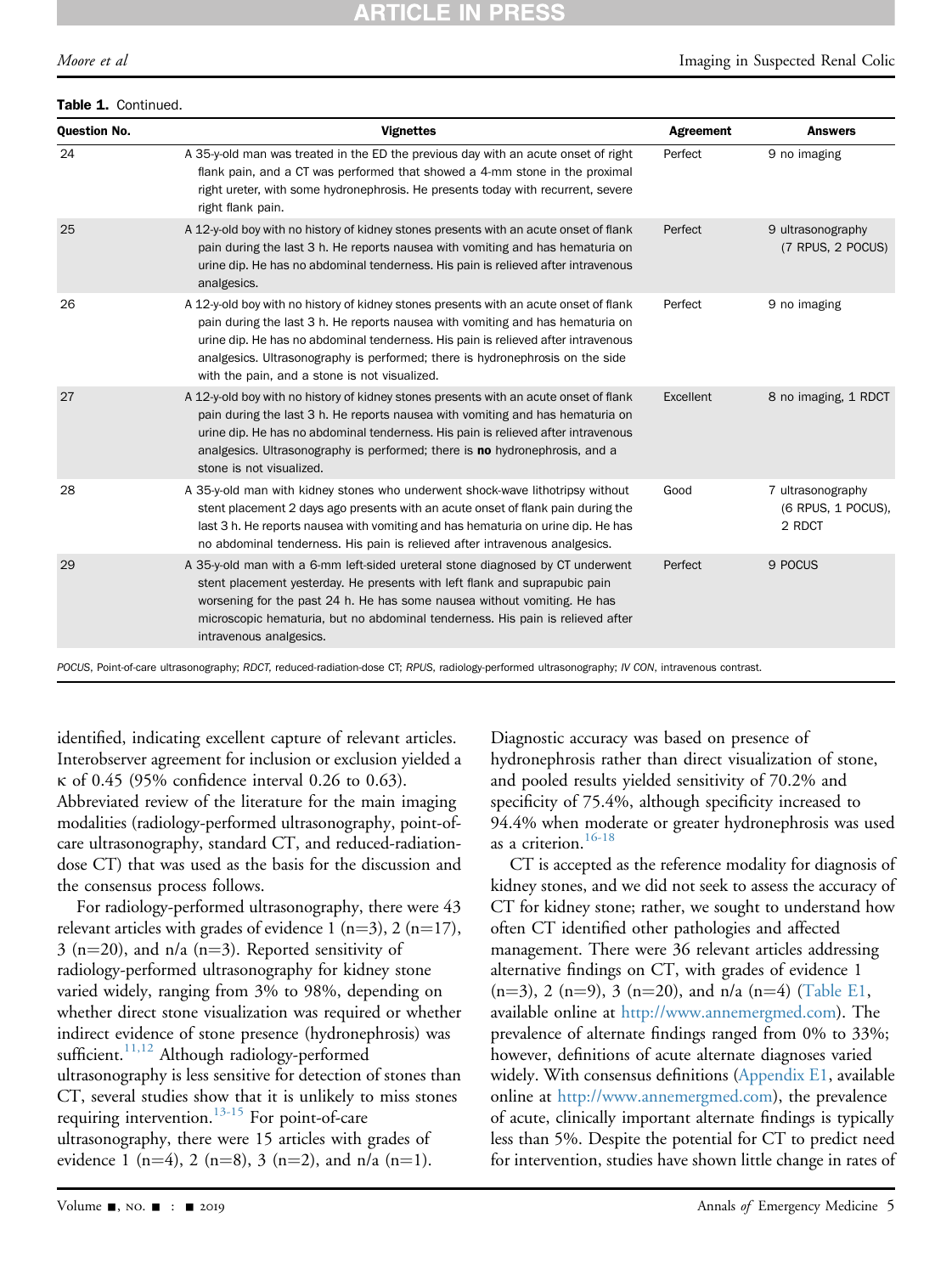# **RTICLE IN PRESS**

#### <span id="page-5-0"></span>Imaging in Suspected Renal Colic de Article of the Suspected Renal of the Moore et al.



From: Moher D, Liberati A, Tetzlaff J, Altman DG, The PRISMA Group (2009). Preferred Reporting Items for Systematic Reviews and Meta-Analyses: The PRISMA Statement. PLoS Med 6(7): e1000097. doi:10.1371/journal.pmed1000097

Figure. Preferred Reporting Items for Systematic Reviews and Meta-analyses 2009 flow diagram and evidence grading.

admission or intervention with increasing CT use.<sup>3,4</sup> A secondary analysis of a multicenter randomized trial comparing ultrasonography with CT as an initial imaging modality found no significant difference between timing of urologic intervention based on the initial imaging modality.<sup>[19](#page-8-9)</sup>

Although there is controversy in regard to risk of radiation from CT, most practitioners, radiologists, and organizations continue to adhere to the "as low as reasonably achievable" principle for radiation levels in diagnostic imaging. Statements from ACEP, the American College of Radiology, and the American Urological Association recommend using reduced-dose  $\text{CT}^{8,10,20}$  $\text{CT}^{8,10,20}$  $\text{CT}^{8,10,20}$ Despite these recommendations, in 2011 to 2012 only 2%

of studies for suspected renal colic were performed with a reduced-radiation-dose CT technique, and as of 2015 to 201[6](#page-8-3), this percentage had increased to only  $8\%$ .<sup>6</sup> There were 50 relevant articles on reduced-radiation-dose CT with evidence levels 1 (n=9), 2 (n=27), 3 (n=10), and n/a  $(n=4)$ . For ureteral stone identification, sensitivities of reduced-radiation-dose CT range from 90% to 95% and specificities from  $97\%$  to  $99\%$ .<sup>21</sup> Reduced-radiation-dose CT is particularly sensitive for larger stones, which are more likely to require intervention.<sup>22,2</sup>

The level of consensus by round of voting, as well as proportions of imaging modalities recommended, is shown in [Table 2.](#page-6-0) By the final round of voting, the group was able to reach perfect consensus in 15 of 29 vignettes (45%),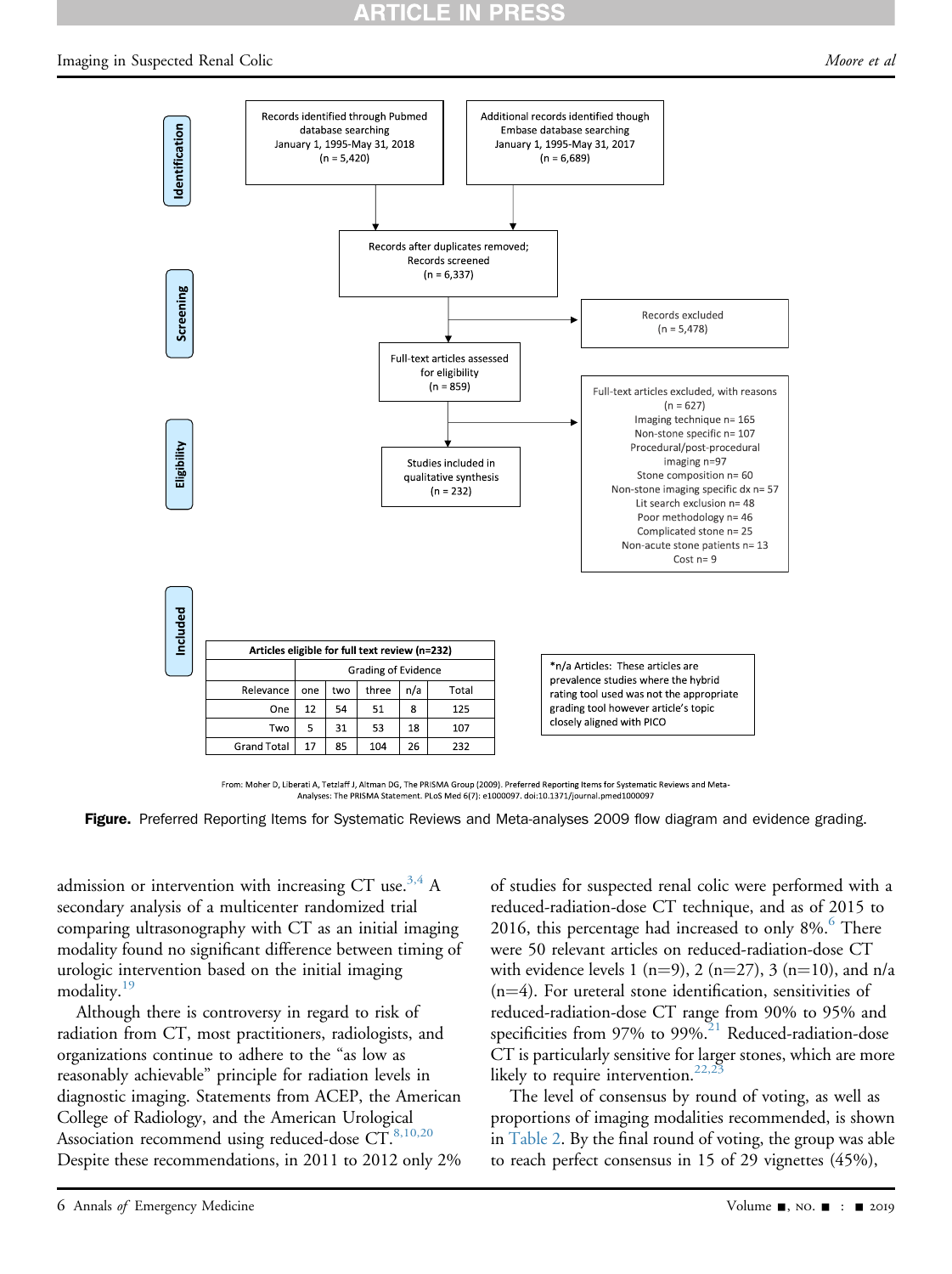<span id="page-6-0"></span>

| <b>Table 2.</b> Consensus level and imaging modality by round in the |  |  |  |  |
|----------------------------------------------------------------------|--|--|--|--|
| modified Delphi process.                                             |  |  |  |  |

|                    | Vignettes (out of 29) |                         |                  |  |  |
|--------------------|-----------------------|-------------------------|------------------|--|--|
|                    | Round 1,<br>No. (%)   | <b>Round 2, No. (%)</b> | Round 3, No. (%) |  |  |
| Perfect            | 6(21)                 | 12 (29)                 | 15(52)           |  |  |
| Excellent          | 3(10)                 | 6(21)                   | 8(28)            |  |  |
| Good               | 11 (38)               | 6(21)                   | 3(10)            |  |  |
| Moderate           | 7(24)                 | 4(14)                   | 3(10)            |  |  |
| Not reached        | 2(7)                  | 1(3)                    | $\Omega$         |  |  |
| No further imaging | 13 (45)               | 13 (45)                 | 13 (45)          |  |  |
| Ultrasonography    | 7(24)                 | 7(24)                   | 9(31)            |  |  |
| СT                 | 7(24)                 | 8(28)                   | 7(24)            |  |  |
| No consensus       | 2(7)                  | 1(3)                    | $\Omega$         |  |  |

with at least moderate consensus in all scenarios. CT continued to be recommended in 7 of 29 scenarios (24%). All vignettes, along with final level of consensus and voting by modality, are shown in [Table 1](#page-2-0).

### LIMITATIONS

Many more permutations of the clinical vignettes were possible. We chose 29 scenarios to represent the best balance of major factors with the least number of scenarios. The scenarios are skewed toward those in which the clinical likelihood of a kidney stone is high according to objective criteria. $^{24}$  $^{24}$  $^{24}$  Although we did include scenarios with stone being less likely and found that in these scenarios practitioners were more likely to request CT, there may have been a bias toward assuming these scenarios represented kidney stone and no other diagnosis.

The definition of "consensus" varies across the Delphi process.<sup>[25](#page-8-13)</sup> Although a simple majority (5/9) may be considered a low bar for consensus, we did reach a consensus level of at least 8 of 9 in 80% of scenarios. Consensus levels were defined before voting, and we chose to emphasize transparency. The work of this group represents an expert consensus with representation from 3 specialties. Although our process differed from specialtyspecific guideline development, we were unable to find an existing process for endorsement by 3 specialty societies and believed that our process represented the best approach for the multispecialty nature of this work.

#### DISCUSSION

To our knowledge, this article presents the first systematic, multispecialty, evidence-based consensus in regard to imaging in renal colic. We were able to reach

We reached at least moderate consensus in all scenarios, with perfect or excellent consensus in 80%. Question 1 is the base-case scenario: a 35-year-old man with a history of kidney stones who presents with typical symptoms and adequate pain relief. No respondents favored initial CT for this patient. Although 5 respondents recommended pointof-care ultrasonography, there was perfect consensus that no additional imaging was needed regardless of the presence or absence of hydronephrosis after point-of-care ultrasonography was performed (questions 7 and 8). In the same scenario but without history of stone (question 4), there was perfect consensus for point-of-care ultrasonography as the initial imaging modality.

One respondent recommended reduced-radiation-dose CT regardless of point-of-care ultrasonography result in the scenario in which the patient had no history of stone (question 4). This respondent was an emergency physician and this response is highlighted because it is in line with a common teaching in emergency medicine that every firsttime stone requires CT. However, 8 of the 9 members of the group (including all 3 urologists) did not think a CT was required in this young patient with typical symptoms and relief of pain even if it was a first-time stone.

When the clinical presentation of the case was less typical in a patient with a history of stones (question 13), there was still good consensus that ultrasonography would be the best initial modality, although some respondents (2/ 9) favored CT. This suggests that as the presentation becomes less typical, CT is favored. Performance of pointof-care ultrasonography for a patient with less typical symptoms (questions 14 and 15) altered the recommendation for subsequent CT. Although there was still moderate consensus for no further imaging for a young patient with atypical symptoms and no hydronephrosis (5/ 9; question 15), the absence of hydronephrosis on point-ofcare ultrasonography led 4 of 9 respondents to recommend reduced-radiation-dose CT. Daniels et al<sup>[17](#page-8-14)</sup> likewise suggested that for patients with a moderate likelihood of stone and point-of-care ultrasonography demonstrating hydronephrosis, no further imaging is indicated, whereas absence of hydronephrosis suggests that an alternate diagnosis should be considered.

Questions 2 and 3, 5 and 6, and 17 and 18 included scenarios identical to those of questions 1, 4, and 16, with ages altered to 55 and 75 years. For aged 75 years, regardless of history of stones or presentation, there was good to perfect consensus that CT should be obtained, with reduced-radiation-dose CT favored (questions 3, 6,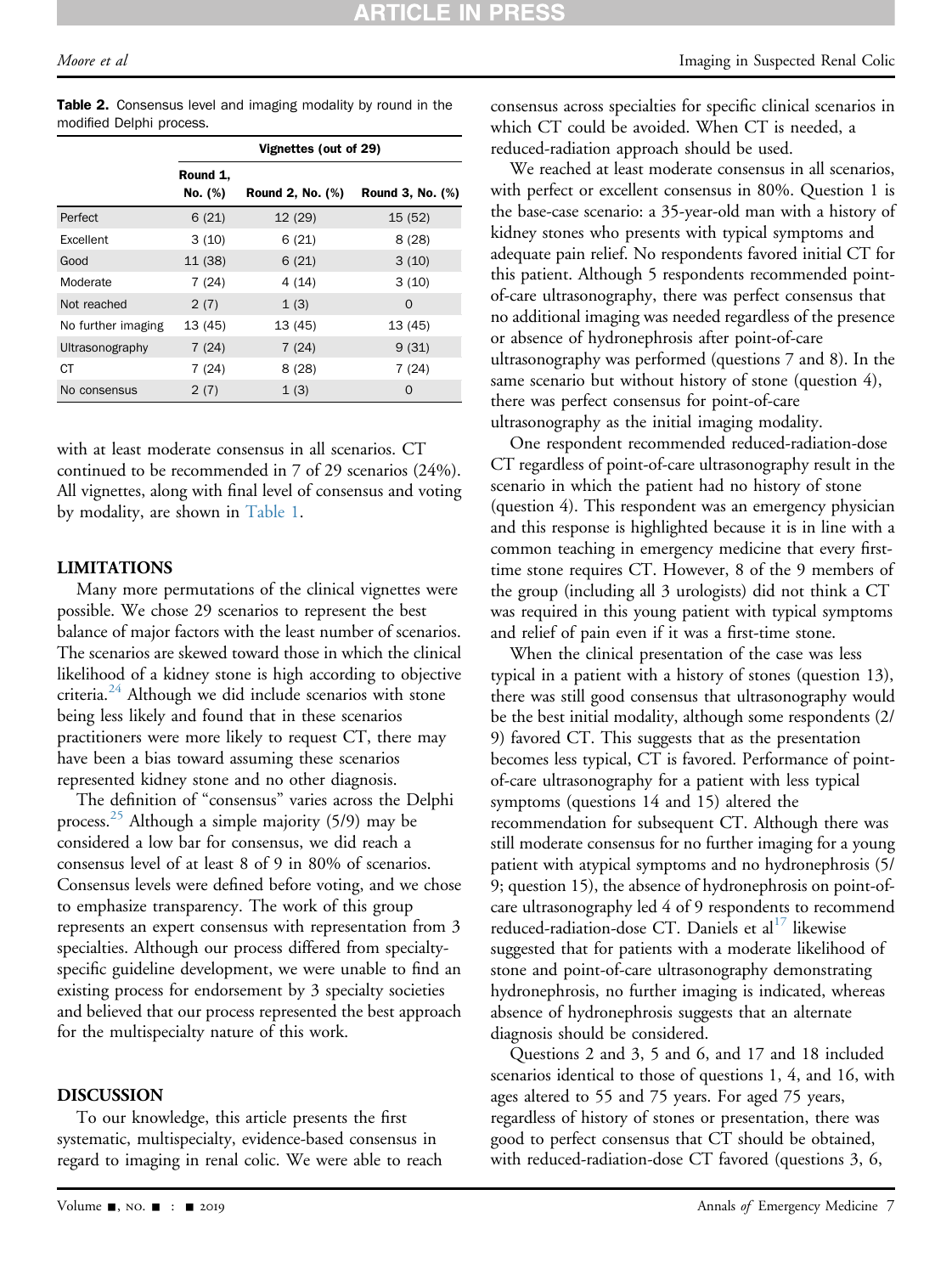# **ARTICLE IN PRESS**

#### Imaging in Suspected Renal Colic development of the Colic Moore et al. Moore et al.

and 18). For aged 55 years, when there was a history of a kidney stone and a typical presentation (question 2), there was moderate consensus (5/9) for no imaging, with the remainder of participants (4/9) recommending point-ofcare ultrasonography. For a 55-year-old with no history of kidney stone, there was perfect consensus that reducedradiation-dose CT should be obtained (question 4), with perfect consensus that CT be obtained with a less typical presentation (question 17).

When the base case was varied to the female sex in a young patient with no history of stones (question 12), there was excellent consensus for ultrasonography (8/9), with 6 respondents recommending point-of-care ultrasonography. Two respondents chose radiology-performed ultrasonography (versus none with the male sex), which would be reasonable, particularly if radiology ultrasonography were definitive for stone size and location, allowing avoidance of CT. Radiology-performed ultrasonography may also be diagnostic of pelvic or adnexal pathology that could be present acutely in a female patient.

Even for a young patient with a history of stones and whose symptoms could not be appropriately relieved, reduced-radiation-dose CT was recommended with perfect consensus (question 9). We acknowledge that a short period of observation may be necessary, and if adequate analgesia cannot be achieved, reduced-radiation-dose CT may identify a stone requiring intervention.

There was perfect consensus that for a patient with stent placement for kidney stone, point-of-care ultrasonography was the preferred test (question 29). The presence of hydronephrosis suggests a nonfunctioning stent, whereas in the absence of hydronephrosis with adequate pain control, the patient could be discharged without further imaging. For a patient with pain after lithotripsy, there was good consensus that ultrasonography should be performed, with 5 respondents favoring radiology-performed ultrasonography. The urologists noted that radiologyperformed ultrasonography would be more likely to identify a postprocedural hematoma, favoring radiologyperformed ultrasonography over point-of-care ultrasonography.

If CT is not initially performed, some patients will require subsequent CT if the stone does not pass spontaneously. This should be explained to patients before discharge (suggested follow-up instructions are shown in Appendix E5, available online at [http://www.](http://www.annemergmed.com) [annemergmed.com](http://www.annemergmed.com)).

In summary, in accordance with systematic literature review and consensus by a modified Delphi method, we recommend that for younger patients ( $\approx$  35 years), even without a history of stones, CT may be avoided as long as pain is controlled (perfect consensus). For middle-aged patients ( $\approx$  55 years), we recommend CT if there is no history of kidney stones. For older patients, we recommend CT regardless of history. Pregnant and pediatric patients with a typical presentation should undergo ultrasonography and do not require initial CT if symptoms are relieved. We recommend reduced-radiation-dose CT whenever CT is used for suspected renal colic.

The authors acknowledge the support of ACEP; specifically, Jeremiah Schuur, MD, and Arjun Venkatesh, MD, principal investigators for the ACEP Emergency Quality Network initiative.

Supervising editor: Gregory W. Hendey, MD. Specific detailed information about possible conflict of interest for individual editors is available at [https://www.annemergmed.com/editors.](https://www.annemergmed.com/editors)

Author affiliations: From the Department of Emergency Medicine, Yale University School of Medicine, New Haven, CT (Moore, Shaw); the Department of Emergency Medicine, Washington University in Saint Louis, Saint Louis, MO (Carpenter); the Department of Radiology & Imaging Sciences, Emory University School of Medicine, Atlanta, GA (Heilbrun, Krambeck, Moreno); the Department of Family Medicine, University of Tennessee, Knoxville, TN and the Department of Osteopathic Specialties, Michigan State University, East Lansing, MI (Klauer); Imaging Institute and Glickman Urological and Kidney Institute, Cleveland Clinic, Cleveland, OH (Remer); Duke Clinical Research Institute and the Department of Surgery (Urology), Duke University, School of Medicine Durham, NC (Scales); and the Department of Urology, University of Vermont Medical Center, Burlington, VT.

Author contributions: CLM conceived the study. AL, CLM, EKR, KK, and MS drafted the article. All authors designed the analysis methods and performed data collection. All authors interpreted and analyzed the data, edited the article, and approved the final article for publication. CLM takes responsibility for the paper as a whole.

All authors attest to meeting the four [ICMJE.org](http://ICMJE.org) authorship criteria: (1) Substantial contributions to the conception or design of the work; or the acquisition, analysis, or interpretation of data for the work; AND (2) Drafting the work or revising it critically for important intellectual content; AND (3) Final approval of the version to be published; AND (4) Agreement to be accountable for all aspects of the work in ensuring that questions related to the accuracy or integrity of any part of the work are appropriately investigated and resolved.

Funding and support: By Annals policy, all authors are required to disclose any and all commercial, financial, and other relationships in any way related to the subject of this article as per ICMJE conflict of interest guidelines (see [www.icmje.org\)](http://www.icmje.org). This work was supported by the Agency for Healthcare Research and Quality grant R18HS023778. Dr. Moore declares grant funds from the Agency for Healthcare Research and Quality and Philips Healthcare, nonfinancial support from BK Medical and GE Healthcare, and is a colsultant for American College of Emergency Physicians. Dr.